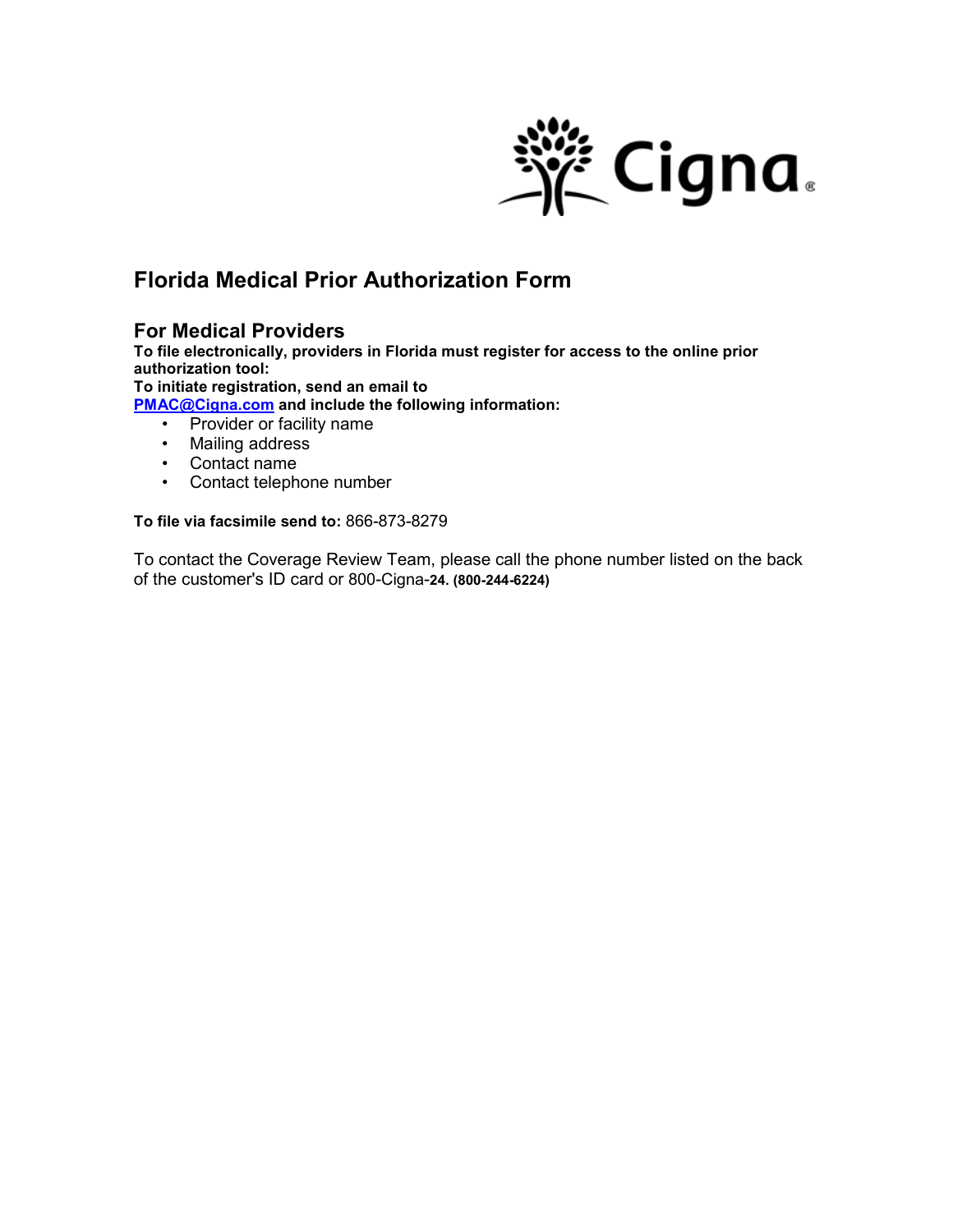# **Florida Medical Prior Authorization Form**

All of the applicable information and documentation is required. Incomplete forms will be returned for additional information.

**1. PRIORITY**

|                                | a. Standard                                                            |  |  |                                             |                                             |  |                     |                   |                                                                               |  |                     |                  |                     |
|--------------------------------|------------------------------------------------------------------------|--|--|---------------------------------------------|---------------------------------------------|--|---------------------|-------------------|-------------------------------------------------------------------------------|--|---------------------|------------------|---------------------|
|                                | b. Date of Service                                                     |  |  | Services scheduled for this date:           |                                             |  |                     |                   |                                                                               |  |                     |                  |                     |
| Γl                             | c. Urgent                                                              |  |  | jeopardize the life or health of the member |                                             |  |                     |                   | Provider certifies that applying the standard review time frame may seriously |  |                     |                  |                     |
|                                | 2. PATIENT INFORMATION:                                                |  |  |                                             |                                             |  |                     |                   |                                                                               |  |                     |                  |                     |
| a. Name (First):               |                                                                        |  |  | b. Last:                                    |                                             |  |                     |                   | c. MI:                                                                        |  | d. DOB(mm/dd/yyyy): |                  |                     |
| e. Gender: [ ] Male [ ] Female |                                                                        |  |  | f. Height:                                  |                                             |  |                     | g. Weight:        |                                                                               |  |                     |                  |                     |
| h. Address:                    |                                                                        |  |  | i. City, State, Zip:                        |                                             |  |                     |                   | j. Phone:                                                                     |  |                     |                  |                     |
|                                | k. Health Plan ID#:                                                    |  |  |                                             |                                             |  | 1. Group $#$ :      |                   |                                                                               |  |                     |                  |                     |
|                                | 3. ORDERING PHYSICIAN/CLINIC INFORMATION:                              |  |  |                                             |                                             |  |                     |                   |                                                                               |  |                     |                  |                     |
|                                | a. Name:                                                               |  |  | b. TIN/NPI#:                                |                                             |  | c. Specialty:       |                   |                                                                               |  | d. Contact Name:    |                  |                     |
| e. Clinic Name:                |                                                                        |  |  |                                             |                                             |  | f. Clinic Address:  |                   |                                                                               |  |                     |                  |                     |
|                                | g. City, State, Zip:                                                   |  |  |                                             |                                             |  | h. Phone:           |                   |                                                                               |  |                     |                  | i. Fax or email:    |
|                                | 4. RENDERING PHYSICIAN/CLINIC/FACILITY/PHARMACY INFORMATION:           |  |  |                                             |                                             |  |                     |                   |                                                                               |  |                     |                  | Check if same as    |
|                                | a. Name:                                                               |  |  | b. TIN/NPI#:                                |                                             |  |                     | c. Specialty:     |                                                                               |  |                     | d. Contact Name: |                     |
|                                |                                                                        |  |  |                                             | e. Physician/Clinic/Facility/Pharmacy Name: |  |                     |                   | f. Address:                                                                   |  |                     |                  |                     |
|                                |                                                                        |  |  | g. City, State, Zip:                        |                                             |  |                     |                   | h. Phone:                                                                     |  |                     |                  | i. Fax or email:    |
|                                | 5. REQUESTED MEDICAL PROCEDURE/COURSE OF TREATMENT/DEVICE INFORMATION: |  |  |                                             |                                             |  |                     |                   |                                                                               |  |                     |                  |                     |
|                                | a. Service Type:                                                       |  |  |                                             |                                             |  |                     |                   |                                                                               |  |                     |                  |                     |
| b. Setting/CMS POS Code:       |                                                                        |  |  | Outpatient []<br>Inpatient []               |                                             |  |                     |                   | Home $\lceil$ 1                                                               |  |                     |                  | Office []<br>*Other |
|                                | c. *Please specify if other:                                           |  |  |                                             |                                             |  |                     |                   |                                                                               |  |                     |                  |                     |
|                                | <b>6. HCPCS/CPT/CDT CODES</b>                                          |  |  |                                             |                                             |  |                     |                   |                                                                               |  |                     |                  |                     |
| a. Latest ICD Code<br>Code     |                                                                        |  |  | b. HCPCS/CPT/CDT                            |                                             |  | c. Code Description | d. Medical Reason |                                                                               |  |                     |                  |                     |
|                                |                                                                        |  |  |                                             |                                             |  |                     |                   |                                                                               |  |                     |                  |                     |
|                                |                                                                        |  |  |                                             |                                             |  |                     |                   |                                                                               |  |                     |                  |                     |
|                                |                                                                        |  |  |                                             |                                             |  |                     |                   |                                                                               |  |                     |                  |                     |
|                                |                                                                        |  |  |                                             |                                             |  |                     |                   |                                                                               |  |                     |                  |                     |
|                                |                                                                        |  |  |                                             |                                             |  |                     |                   |                                                                               |  |                     |                  |                     |
|                                |                                                                        |  |  |                                             |                                             |  |                     |                   |                                                                               |  |                     |                  |                     |

**Other Clinical Information** – Include/attach clinical/office notes, laboratory information, imaging reports, and any guiding documentation to support medical necessity. If this is an out-of-network request, please provide an explanation.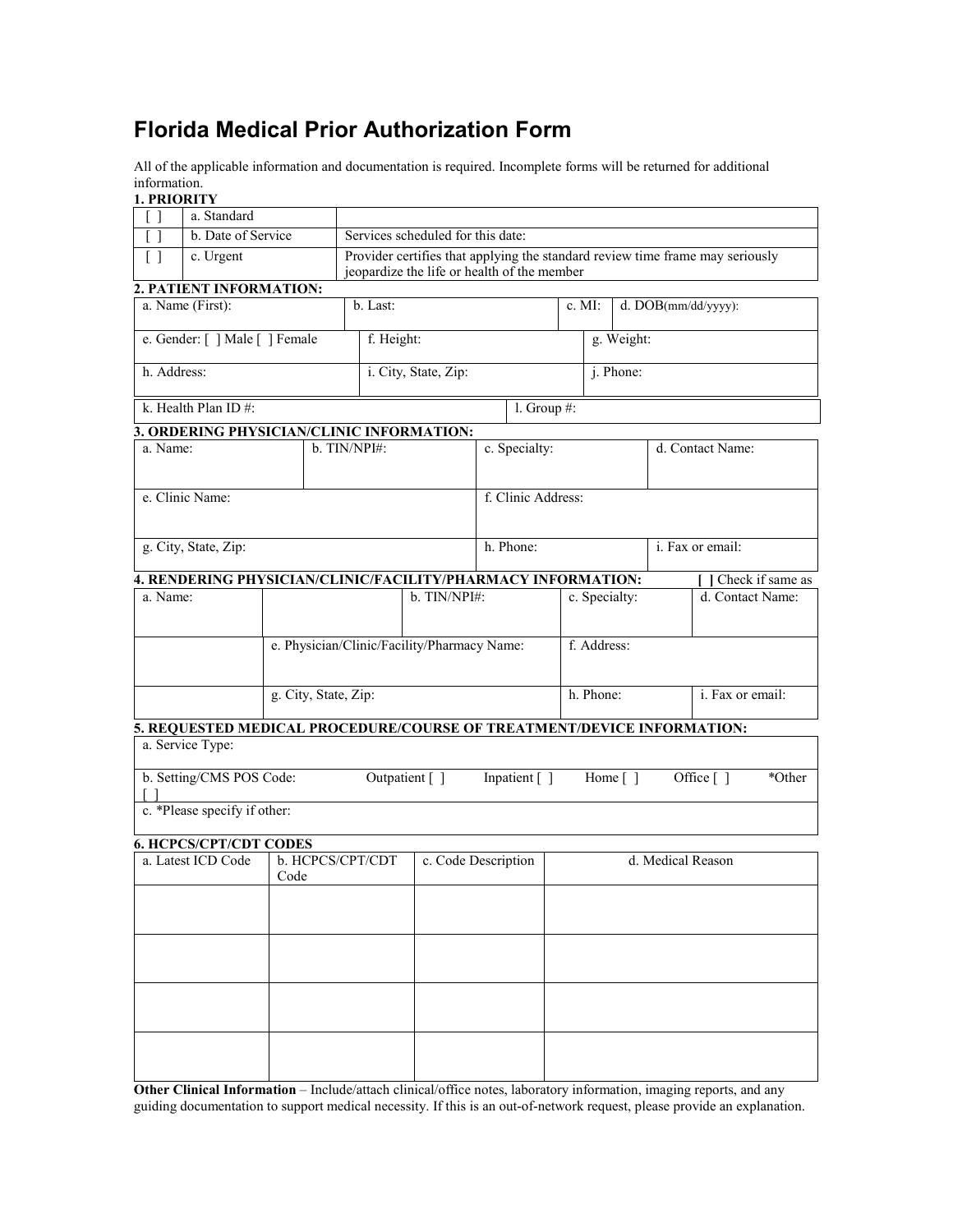#### **7. OTHER SERVICES (SEE INSTRUCTIONS)**

| a. Type of Service:                                                                                                                                                                      |             |                                        |                                                        | b. Name of Therapy/Agency: |                                                                                                                        |  |  |  |  |  |
|------------------------------------------------------------------------------------------------------------------------------------------------------------------------------------------|-------------|----------------------------------------|--------------------------------------------------------|----------------------------|------------------------------------------------------------------------------------------------------------------------|--|--|--|--|--|
| c. Units/Volume/Visits Requested:                                                                                                                                                        |             | d. Frequency/Length of Time<br>Needed: |                                                        | e. Initial $[ ]$           | Extension []<br>Previous Authorization #:                                                                              |  |  |  |  |  |
| f. Additional Comments:                                                                                                                                                                  |             |                                        |                                                        |                            |                                                                                                                        |  |  |  |  |  |
| <b>8. PRESCRIPTION DRUG</b>                                                                                                                                                              |             |                                        |                                                        |                            |                                                                                                                        |  |  |  |  |  |
| a. Diagnosis name and code:                                                                                                                                                              |             |                                        |                                                        |                            |                                                                                                                        |  |  |  |  |  |
| b. Medication Requested                                                                                                                                                                  | c. Strength |                                        | d. Dosing Schedule<br>(including length of<br>therapy) |                            | e. Quantity Per Month or<br><b>Quantity Limits</b>                                                                     |  |  |  |  |  |
|                                                                                                                                                                                          |             |                                        |                                                        |                            |                                                                                                                        |  |  |  |  |  |
| f. Is the patient currently treated with requested medication(s): $\lceil \ \rceil$ Yes<br>If yes, When was treatment with the requested medication started?<br>over alternatives:       |             |                                        |                                                        | $\lceil \ \rceil$ No       | g. Explain the medical reasons for the requested medications, including an explanation for selecting these medications |  |  |  |  |  |
| h. List any other medications patient will use in combination with requested medication:                                                                                                 |             |                                        |                                                        |                            |                                                                                                                        |  |  |  |  |  |
| 9. PREVIOUS SERVICES/THERAPY (INCLUDING DRUG, DOSE, DURATION, AND REASON FOR<br>DISCONTINUING PREVIOUS THERAPY)                                                                          |             |                                        |                                                        |                            |                                                                                                                        |  |  |  |  |  |
| a.                                                                                                                                                                                       |             |                                        |                                                        |                            | Date Discontinued                                                                                                      |  |  |  |  |  |
| $\mathbf{b}$ .                                                                                                                                                                           |             |                                        |                                                        |                            | Date Discontinued                                                                                                      |  |  |  |  |  |
| c.                                                                                                                                                                                       |             |                                        |                                                        |                            | Date Discontinued                                                                                                      |  |  |  |  |  |
| documentation to support discontinuation of previous therapy and initiation of therapy with the requested medication<br>along with a copy of the prescription.<br><b>10. ATTESTATION</b> |             |                                        |                                                        |                            | Additional Information - Please attach and submit any progress notes, lab data, discharge summaries, or other guiding  |  |  |  |  |  |

I hereby certify and attest that all information provided as part of this prior authorization request is true and accurate.

| Provider Signature: |  |
|---------------------|--|
| Date:               |  |

#### DO NOT WRITE BELOW THIS LINE: FIELDS TO BE COMPLETED BY PLAN

Authorization #\_\_\_\_\_\_\_\_\_\_\_\_\_\_\_\_\_\_\_\_\_\_\_\_\_\_\_\_\_\_\_\_\_\_ Contact Name:

\_\_\_\_\_\_\_\_\_\_\_\_\_\_\_\_\_\_\_\_\_\_\_\_\_\_\_\_\_\_\_\_\_\_\_\_\_\_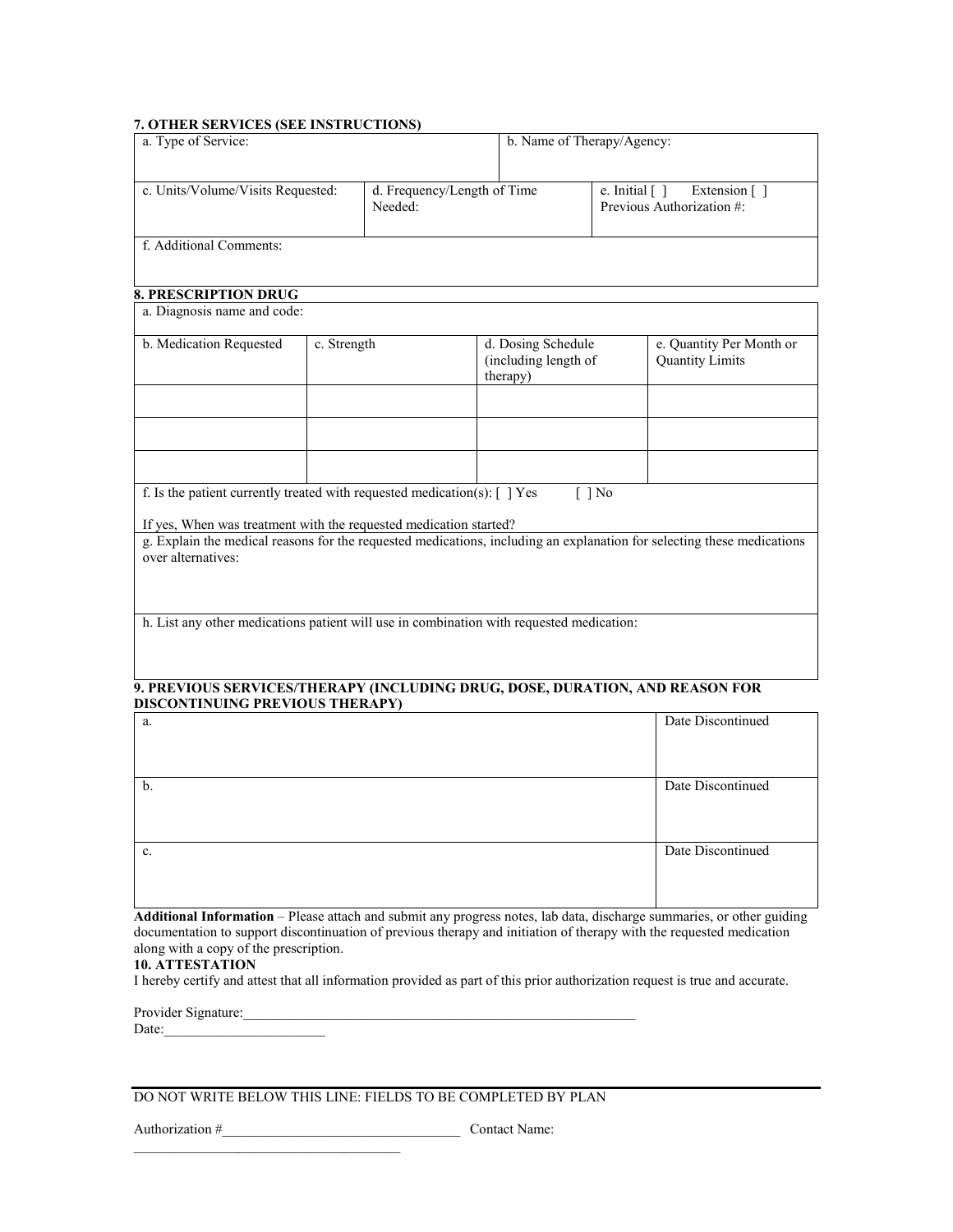# **Instructions – Florida Medical Prior Authorization Form**

Instructions for OIR-B2-2180 Florida

- 1. Priority: Only one of the following options should be marked.
	- a. Standard should be marked if the prior authorization request is not an urgent request or the medical service has not been scheduled.
	- b. Date of Service should be chosen if the requested medical service has been scheduled for a future date. The scheduled date should be written in the
	- c. Corresponding box to the right of the Date of Service label. Note that this is for informational purposes only and that the health insurance issuer is not obligated to provide authorization prior to the scheduled date.
	- d. Urgent should be marked if the patient's life may be seriously jeopardized by applying the standard review time frame.
- 2. Patient Information: All boxes should be completed.
	- a. Fill in the patient's first name
	- b. Fill in the patient's last name
	- c. Fill in the patient's middle initial.
	- d. Fill in the patient's date of birth beginning with the two-digit numerical representation for the month, followed by the two-digit numerical representation for the day, followed by the four digit year.
	- e. Check the patient's applicable gender.
	- f. Fill in the patient's height in inches.
	- g. Fill in the patient's weight in pounds.
	- h. Fill in the patient's current address if available.
	- i. Fill in city, state, and zip code of the patient's address if available.
	- j. Fill in the patient's phone number if available.
	- k. Fill in the patient's unique health plan identification number.
	- l. If available, fill in the patient's group identification number.
- 3. Ordering Physician or Clinic Information. In this section, complete all of the applicable boxes for the physician who is requesting the medical service.
	- b. Fill in the provider's unique tax identification number or national provider identification number.
- 4. Rendering Physician. In this section, complete all of the applicable boxes for the physician who is being requested to perform or administer the medical service. If the ordering physician is the same as the rendering physician, mark the box next to the title. The section will not need to be completed unless any information differs from section 3.
	- b. Fill in the provider's unique tax identification number or national provider identification number.
- 5. Requested medical Procedure, Course of Treatment, or medical Device information.
	- a. In this box, explain with sufficient accuracy the nature of the requested medical service.
	- b. Write the Setting or CMS Place of Service Code. Additionally, mark the box to the right of where the requested medical service will be performed or given.
	- c. If Other was marked in 5.a., write where the requested medical service or device will be given.